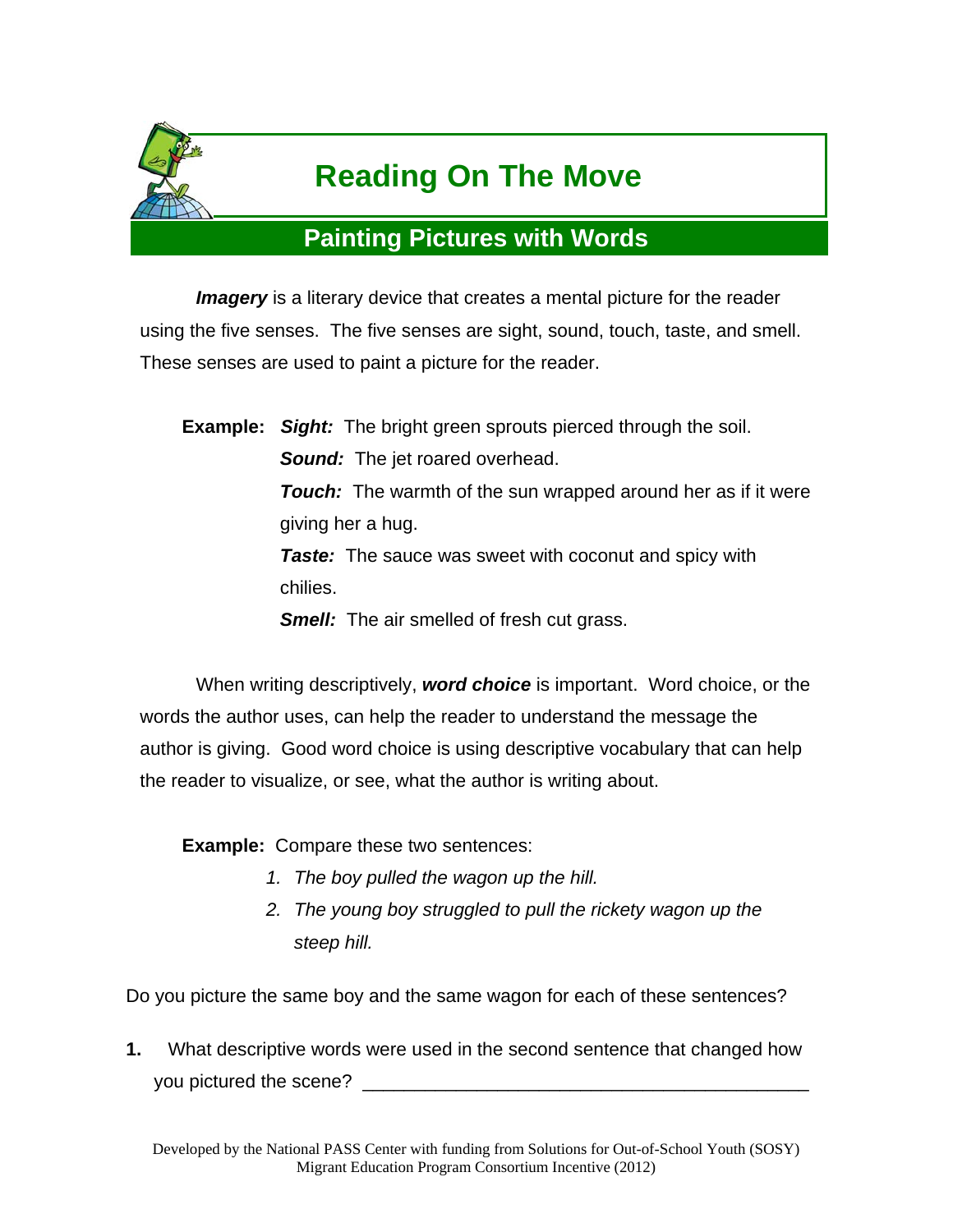Below is an example of a poem that uses *imagery*. Notice how the author paints a picture with words.

#### **Autumn**

The crisp chill in the air shows my breath. With winter close on their tail feathers, The geese point due south, honking goodbye. Smoke from chimneys tickles my nose and my memories. The bright red, orange, and yellow leaves Cling to the limbs until they are crunchy and brown… And then they FALL.

\_\_\_\_\_\_\_\_\_\_\_\_\_\_\_\_\_\_\_\_\_\_\_\_\_\_\_\_\_\_\_\_\_\_\_\_\_\_\_\_\_\_\_\_\_\_\_\_\_\_\_\_\_\_\_\_\_\_\_\_\_\_

\_\_\_\_\_\_\_\_\_\_\_\_\_\_\_\_\_\_\_\_\_\_\_\_\_\_\_\_\_\_\_\_\_\_\_\_\_\_\_\_\_\_\_\_\_\_\_\_\_\_\_\_\_\_\_\_\_\_\_\_\_\_

\_\_\_\_\_\_\_\_\_\_\_\_\_\_\_\_\_\_\_\_\_\_\_\_\_\_\_\_\_\_\_\_\_\_\_\_\_\_\_\_\_\_\_\_\_\_\_\_\_\_\_\_\_\_\_\_\_\_\_\_\_\_

\_\_\_\_\_\_\_\_\_\_\_\_\_\_\_\_\_\_\_\_\_\_\_\_\_\_\_\_\_\_\_\_\_\_\_\_\_\_\_\_\_\_\_\_\_\_\_\_\_\_\_\_\_\_\_\_\_\_\_\_\_\_

\_\_\_\_\_\_\_\_\_\_\_\_\_\_\_\_\_\_\_\_\_\_\_\_\_\_\_\_\_\_\_\_\_\_\_\_\_\_\_\_\_\_\_\_\_\_\_\_\_\_\_\_\_\_\_\_\_\_\_\_\_\_

\_\_\_\_\_\_\_\_\_\_\_\_\_\_\_\_\_\_\_\_\_\_\_\_\_\_\_\_\_\_\_\_\_\_\_\_\_\_\_\_\_\_\_\_\_\_\_\_\_\_\_\_\_\_\_\_\_\_\_\_\_\_

Now, read the poem again out loud and answer the following questions.

- **2.** What does the author see?
- **3.** What does the author hear?
- **4.** What does the author feel and smell?

How does the author describe:

- **5.** The air: \_\_\_\_\_\_\_\_\_\_\_\_\_\_\_\_\_\_\_\_\_\_\_\_\_\_\_\_\_\_\_\_\_\_\_\_\_\_\_\_\_\_\_\_\_\_\_\_\_\_\_\_\_\_\_
- **6.** The geese: \_\_\_\_\_\_\_\_\_\_\_\_\_\_\_\_\_\_\_\_\_\_\_\_\_\_\_\_\_\_\_\_\_\_\_\_\_\_\_\_\_\_\_\_\_\_\_\_\_\_\_\_
- **7.** The leaves: \_\_\_\_\_\_\_\_\_\_\_\_\_\_\_\_\_\_\_\_\_\_\_\_\_\_\_\_\_\_\_\_\_\_\_\_\_\_\_\_\_\_\_\_\_\_\_\_\_\_\_\_

Developed by the National PASS Center with funding from Solutions for Out-of-School Youth (SOSY) Migrant Education Program Consortium Incentive (2012)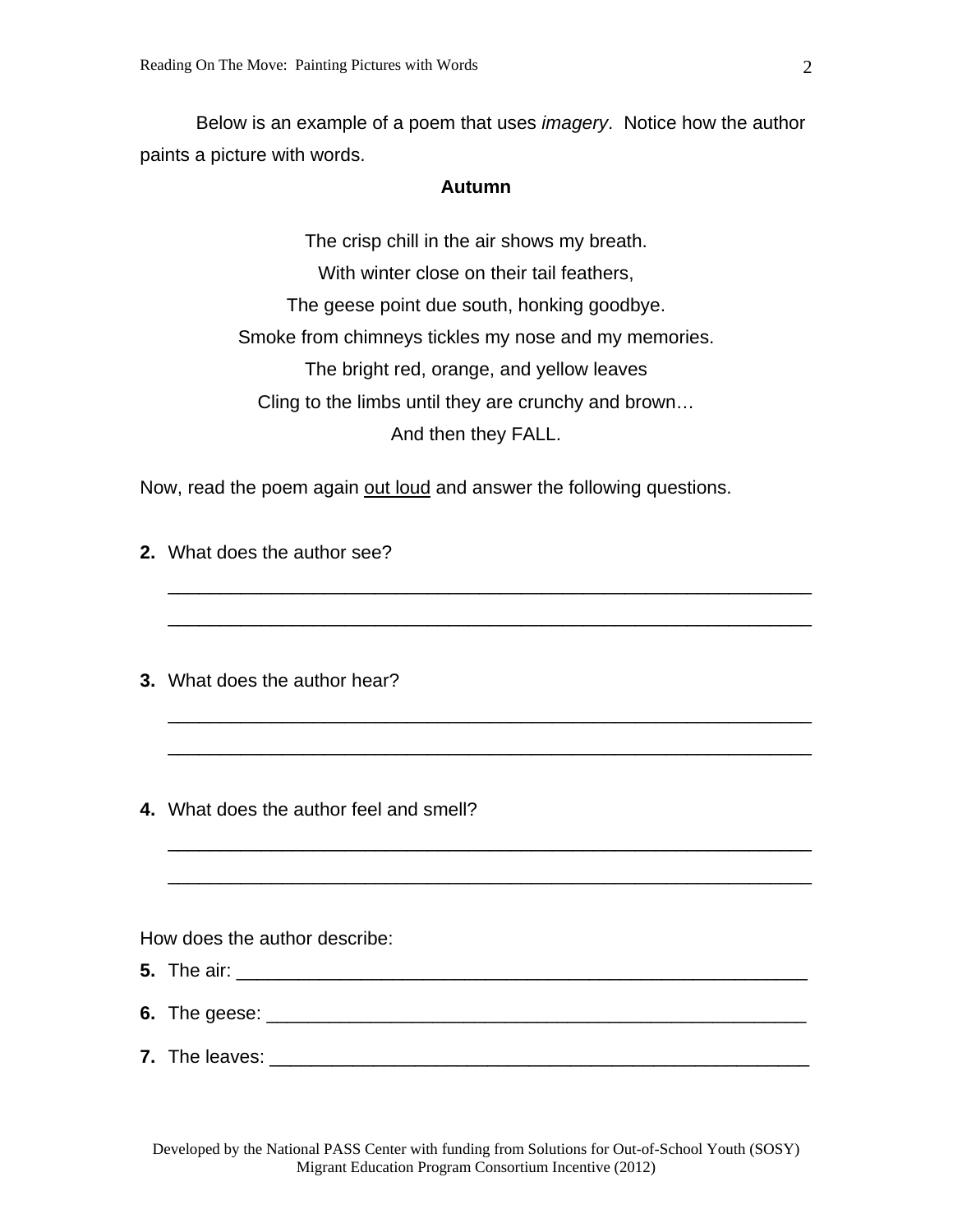Another way to write descriptively is to use *onomatopoeia* (on-o-mat-opee-ya). Onomatopoeias are words that sound like their meaning. For example, *pop, sizzle, bang*.

**Example:** 



 *Buzz, buzz, buzzing* bee, Pollen covered wings and feet,  *Whirrs* out of my sight.

Many comic books use *onomatopoeia* to create sound effects.

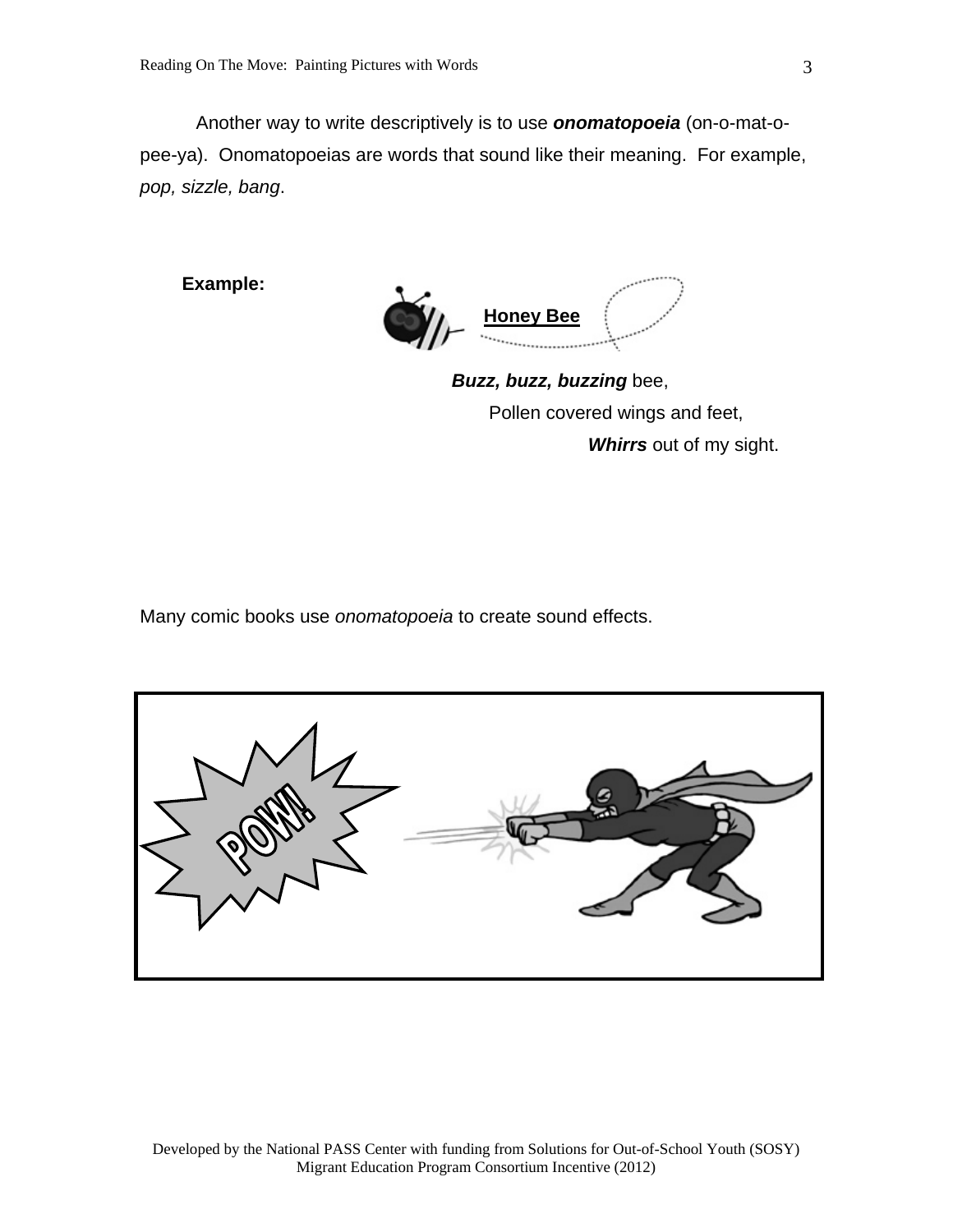**8.** Read the passage below. Underline any onomatopoeia that you find.

*Scratch, scratch, scratch! I rolled over and peeked out of one eye. Her big green eyes were peering at me through the window screen. My eye shut again and I wiggled my face down between two pillows.* 

*"Meeeeoooow!" she screeched.* 

*"Oh, alright," I sighed as my feet thumped down on the cold cement floor.* 

*Making my way to the kitchen, I could see the shadow leaping from one window to the next. I splashed some milk in a bowl, set it on the windowsill, and poured myself a cup of coffee. It had been the same routine every day for the past two months. As I sat listening to her lap, lap, lapping the milk out of the bowl, I wondered where she had come from and how she found me.* 

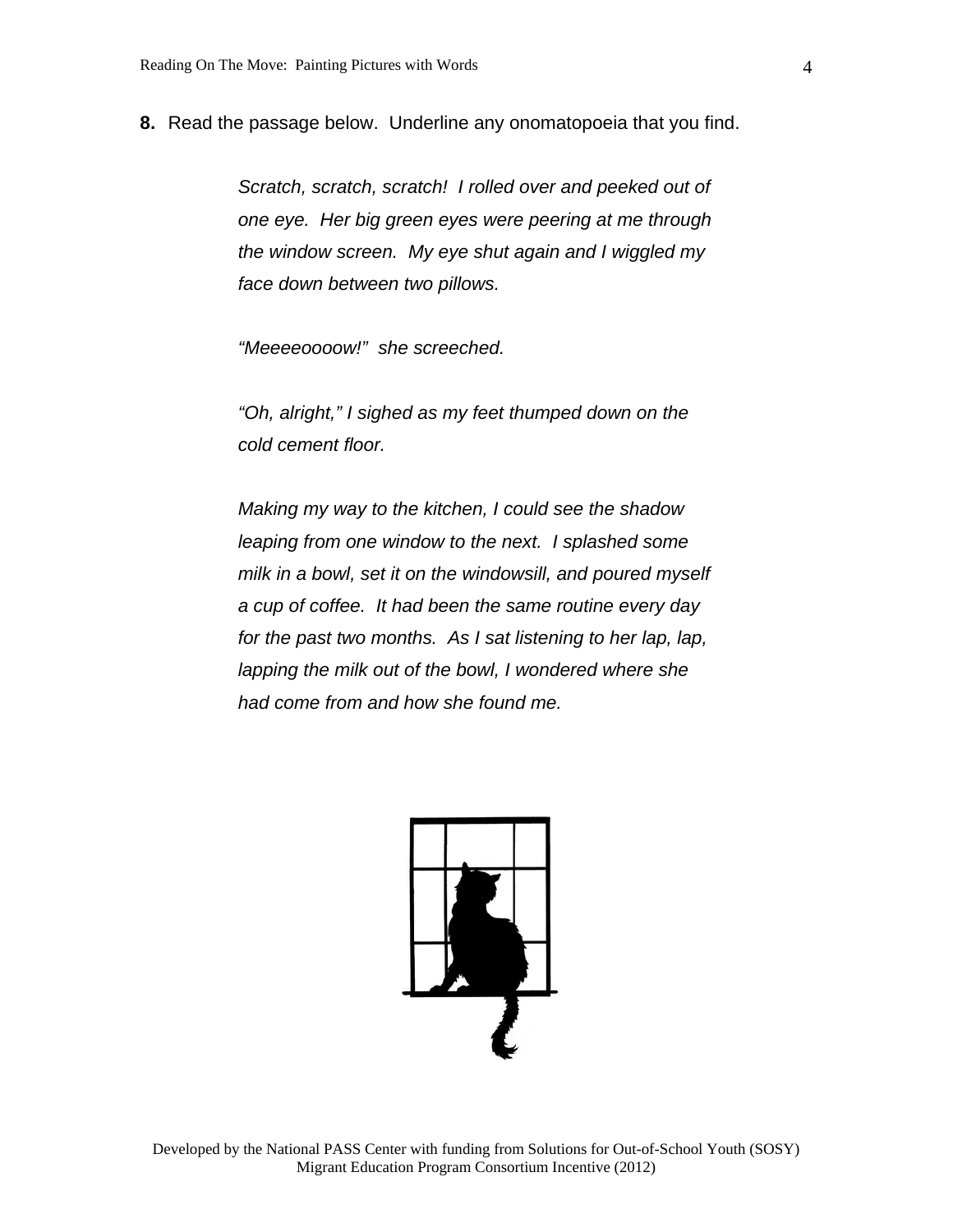A *simile* is created when you compare two nouns (persons, places or things) that are not alike, using "like" or "as."

**Example:** *This is light as a feather. He eats like a pig.*

 A *metaphor* is when you compare two seemingly dissimilar nouns. Unlike simile, you don't use "like" or "as" in the comparison.

**Example:** *He is my rock. She is a graceful butterfly.*

Write an **S** if the sentence is a simile and an **M** if it is a metaphor. The first one is done for you.

- She eats like a pig. **S**
- **10.** That smells like garbage.
- **\_\_\_\_ 11.** That car is a tank.
- **12.** Her cooking tastes like heaven.
- **\_\_\_\_ 13.** This room is a pigpen.
	- **\_\_\_\_ 14.** Her voice is as beautiful as a songbird.
- **15.** This room is a sweat box.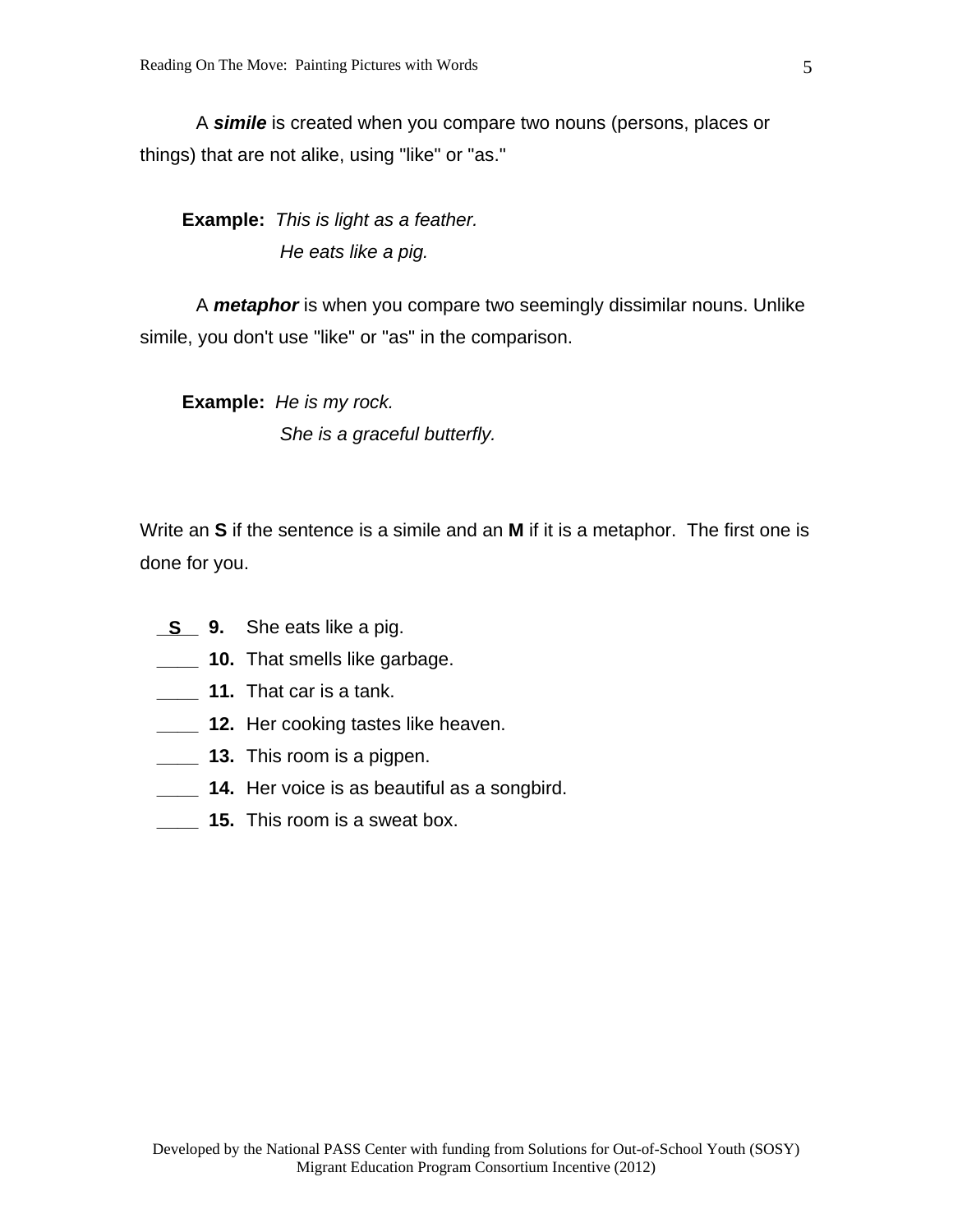*Analogies* are created when two things are compared in order to show how they are similar. *Analogy* is another way to say "word relationship." Often times, the format for analogies is:

\_\_\_\_\_\_\_\_\_\_\_\_\_ is to \_\_\_\_\_\_\_\_\_\_\_\_\_ as \_\_\_\_\_\_\_\_\_\_\_\_\_ is to \_\_\_\_\_\_\_\_\_\_\_\_\_.

**Example: Analogy:** Bark is to dog as meow is to cat. This analogy shows the relationship between each set of words. So what does this relationship tell us?

In this example, we are comparing the noises each animal makes. Dogs bark and cats meow.

Let's look at another example: **Toe is to foot as finger is to hand.** 

Analogies can also be written like this:

Toe : foot :: finger : hand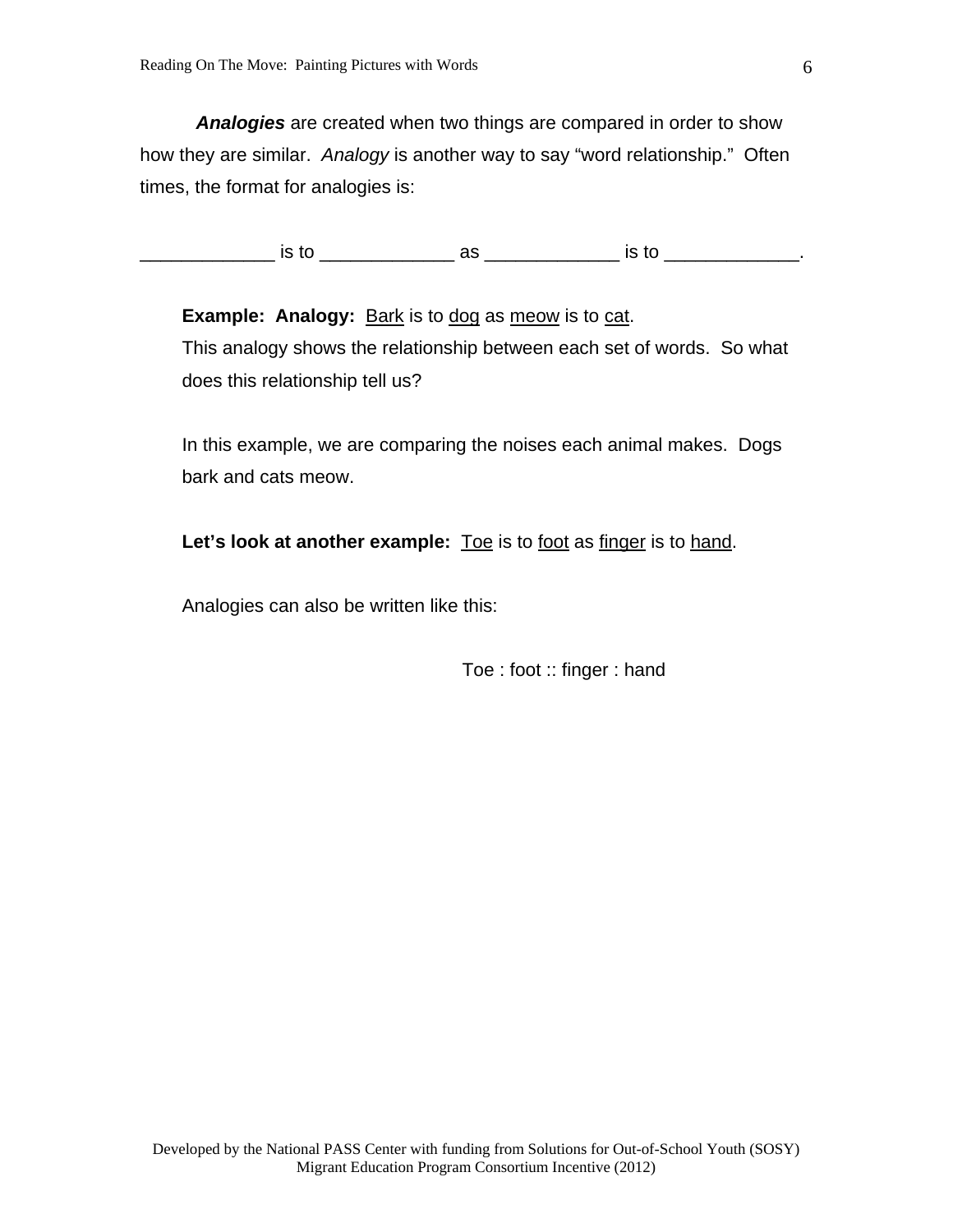Complete each analogy below. The first one is done for you.

- **16. Anchor** is to **boat** as **brake** is to \_\_\_\_\_\_\_\_\_\_\_\_\_\_. **car**
- **17.** Eye is to sight as \_\_\_\_\_\_\_\_\_\_\_\_\_\_ is to hearing.

**18.** \_\_\_\_\_\_\_\_\_\_\_\_\_\_ is to ocean as soil is to land.

- **19.** Cow is to spots as zebra is to \_\_\_\_\_\_\_\_\_\_\_\_\_.
- **20.** Pen is to author as brush is to \_\_\_\_\_\_\_\_\_\_\_\_\_\_.
- **21.** Racket : \_\_\_\_\_\_\_\_\_\_\_\_\_\_ :: bat : baseball.
- **22.** Television : \_\_\_\_\_\_\_\_\_\_\_\_\_\_ :: radio : listen.
- **23.** \_\_\_\_\_\_\_\_\_\_\_\_\_\_ : rural :: city : urban.
- **24.** Cupcakes : sweet :: coffee : \_\_\_\_\_\_\_\_\_\_\_\_\_\_.
- **25.** Paper : book :: ink : \_\_\_\_\_\_\_\_\_\_\_\_\_\_\_.

 *Hyperbole* (hi-per-bo-lee) uses extreme exaggeration for effect on the reader.

**Example:** *I'm so hungry I could eat a horse.* 

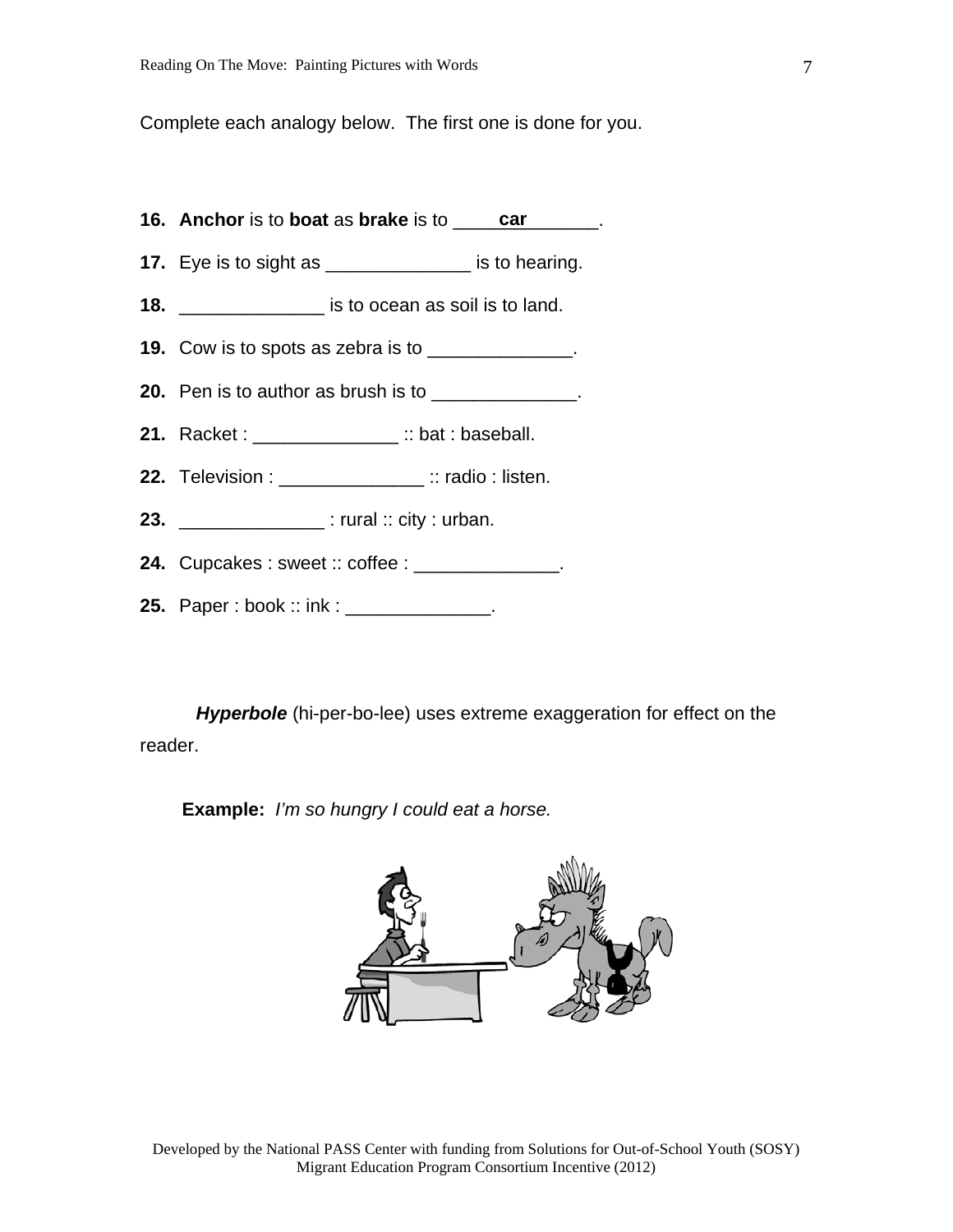Do you think the person saying this can really eat a whole horse? No way! What the person really means is they are very hungry. Hyperbole is a dramatic way to get your message across to someone else. Explain what each hyperbole really means.

\_\_\_\_\_\_\_\_\_\_\_\_\_\_\_\_\_\_\_\_\_\_\_\_\_\_\_\_\_\_\_\_\_\_\_\_\_\_\_\_\_\_\_\_\_\_\_\_\_\_\_\_\_\_\_\_\_\_

\_\_\_\_\_\_\_\_\_\_\_\_\_\_\_\_\_\_\_\_\_\_\_\_\_\_\_\_\_\_\_\_\_\_\_\_\_\_\_\_\_\_\_\_\_\_\_\_\_\_\_\_\_\_\_\_\_\_

\_\_\_\_\_\_\_\_\_\_\_\_\_\_\_\_\_\_\_\_\_\_\_\_\_\_\_\_\_\_\_\_\_\_\_\_\_\_\_\_\_\_\_\_\_\_\_\_\_\_\_\_\_\_\_\_\_\_

**26.** I have a ton of work to do.

**27.** Her legs are a mile long.

**28.** I've told you a million times...

 *Idioms* are words, phrases, or expressions that have different meanings than what you would find in a dictionary. Idioms are not meant to be taken literally. You may hear someone use an idiom in everyday conversation. You may also come across idioms in novels, the newspaper, or articles.

**Example:** *I'm all ears!*



The idiom, *"I'm all ears"* does not literally mean that someone is covered in ears. It means that someone is ready to listen.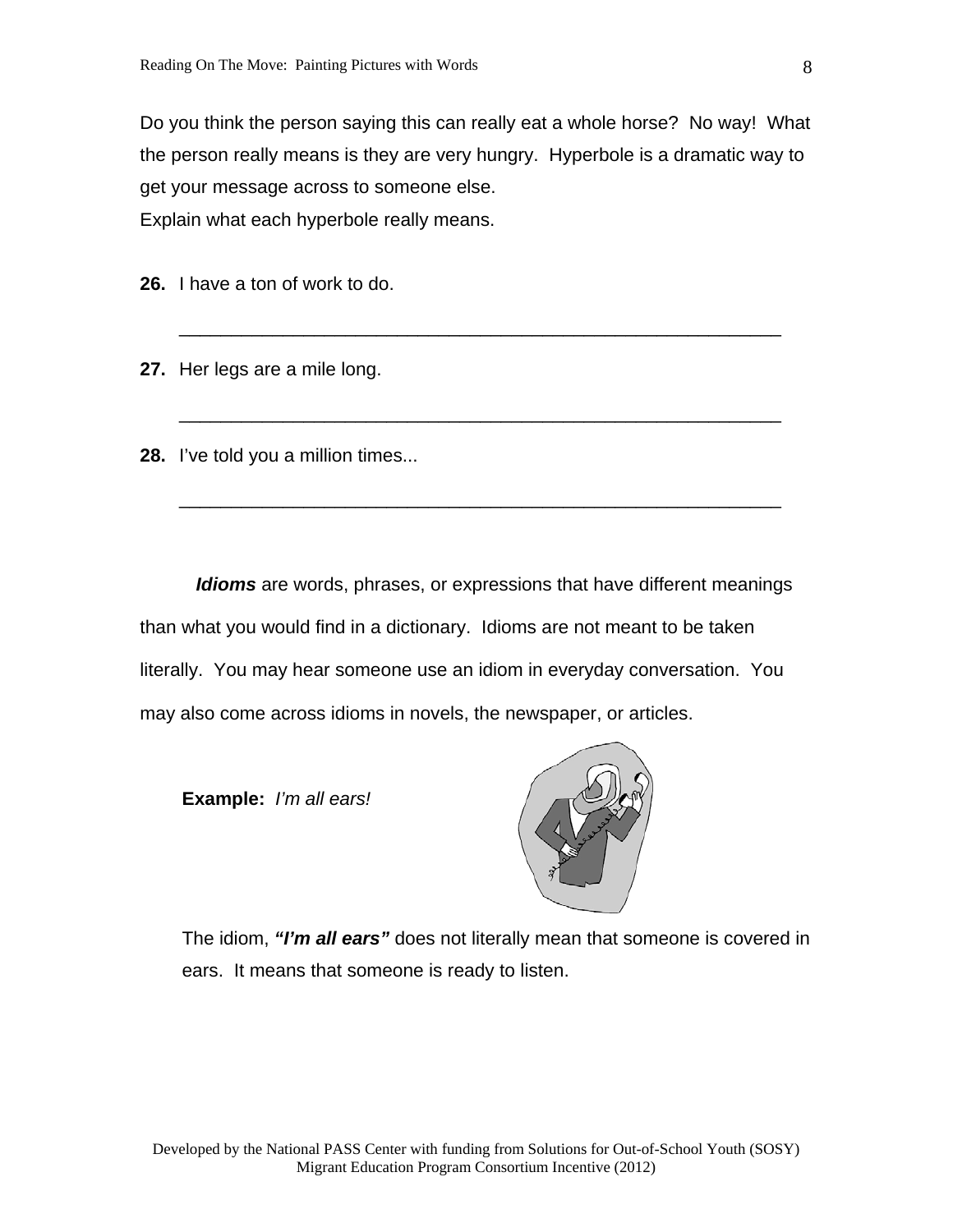Draw a line to match the idiom with the correct explanation.

- **29.** Do you have ants in your pants? **30.** You are like a bull in a china shop. **a.** Trying not to upset anyone. **b.** Unable to sit still.
- **31.** Don't rock the boat.
- **32.** It's written all over your face.
- **c.** Being wild and reckless.
- **d.** Showing emotion.

**Personification** is a phrase, or figure of speech, which gives the qualities of a person to an animal, an object, or an idea. This element is used by the author to communicate certain feelings towards something and to force the reader to look at these things differently. Often times, emotions and action words are used in personification.

**Example:** Let's explore personification with this sentence: **The dandelions moved in the wind.**

There are many ways of thinking about how a dandelion could move in the wind. If it is a nice, breezy day and we want to show the playful nature of the dandelion, we could say:

#### **The dandelions danced in the wind.**

Replacing *moved* with *danced* makes the reader think about the graceful movements of dancers.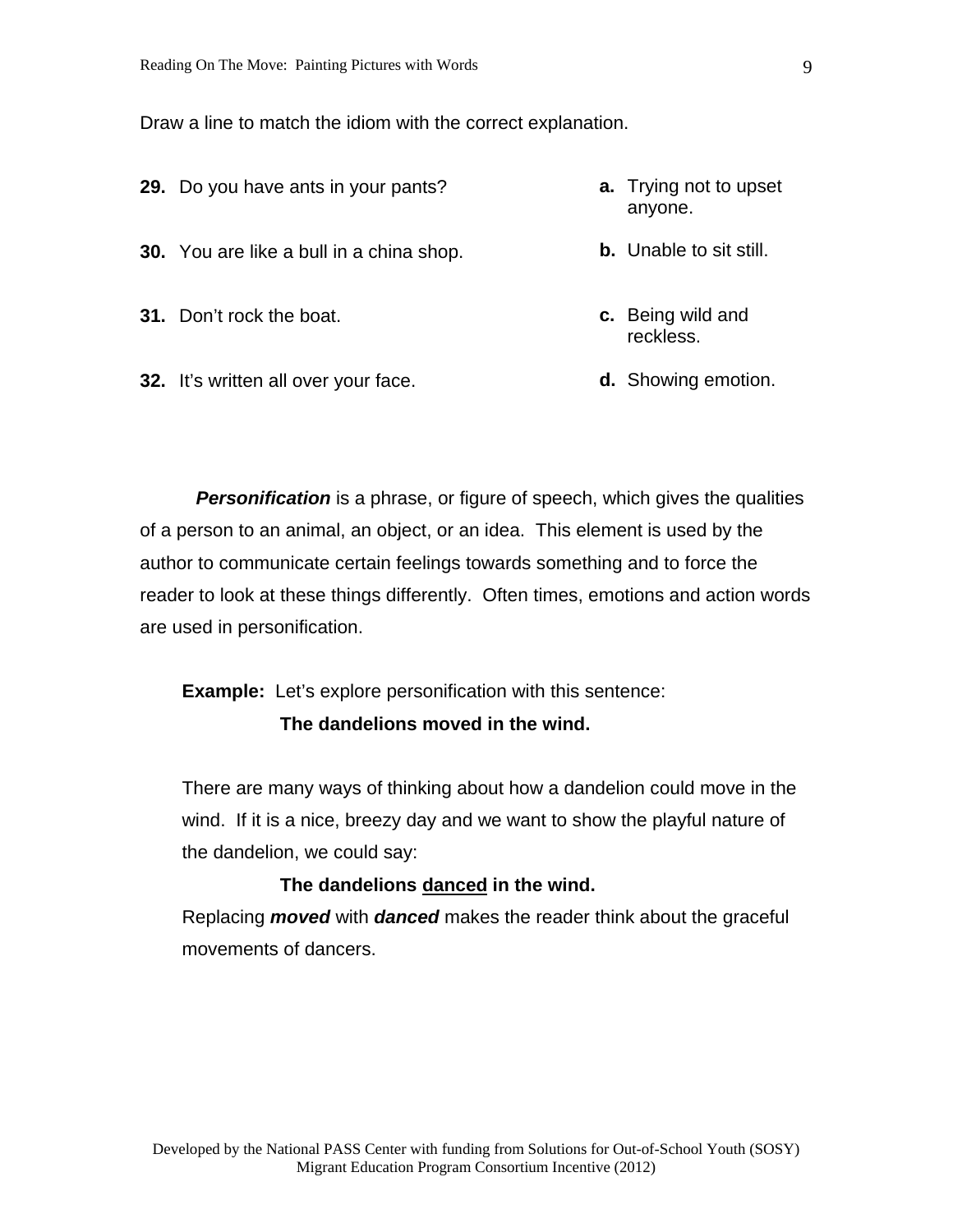If it is a violently stormy day, and we want to show the effects of the wind on the dandelions, we could say:

### **The dandelions fought in the wind.**

Replacing *moved* with *fought* makes the reader think about the unpleasant and destructive effects of stormy weather.

Here are some more examples of personification that you may have heard before. Circle the word or words that have human characteristics. The first one is done for you.

- **33.** My computer hates me.
- **34.** The camera loves me.
- **35.** Opportunity knocked on the door.
- **36.** The sun greeted me this morning.
- **37.** The tulips stared up at the sky praying for rain.
- **38.** The raindrops kissed my face.
- **39.** Love has turned its back on me.
- **40.** The flames danced with the wind.

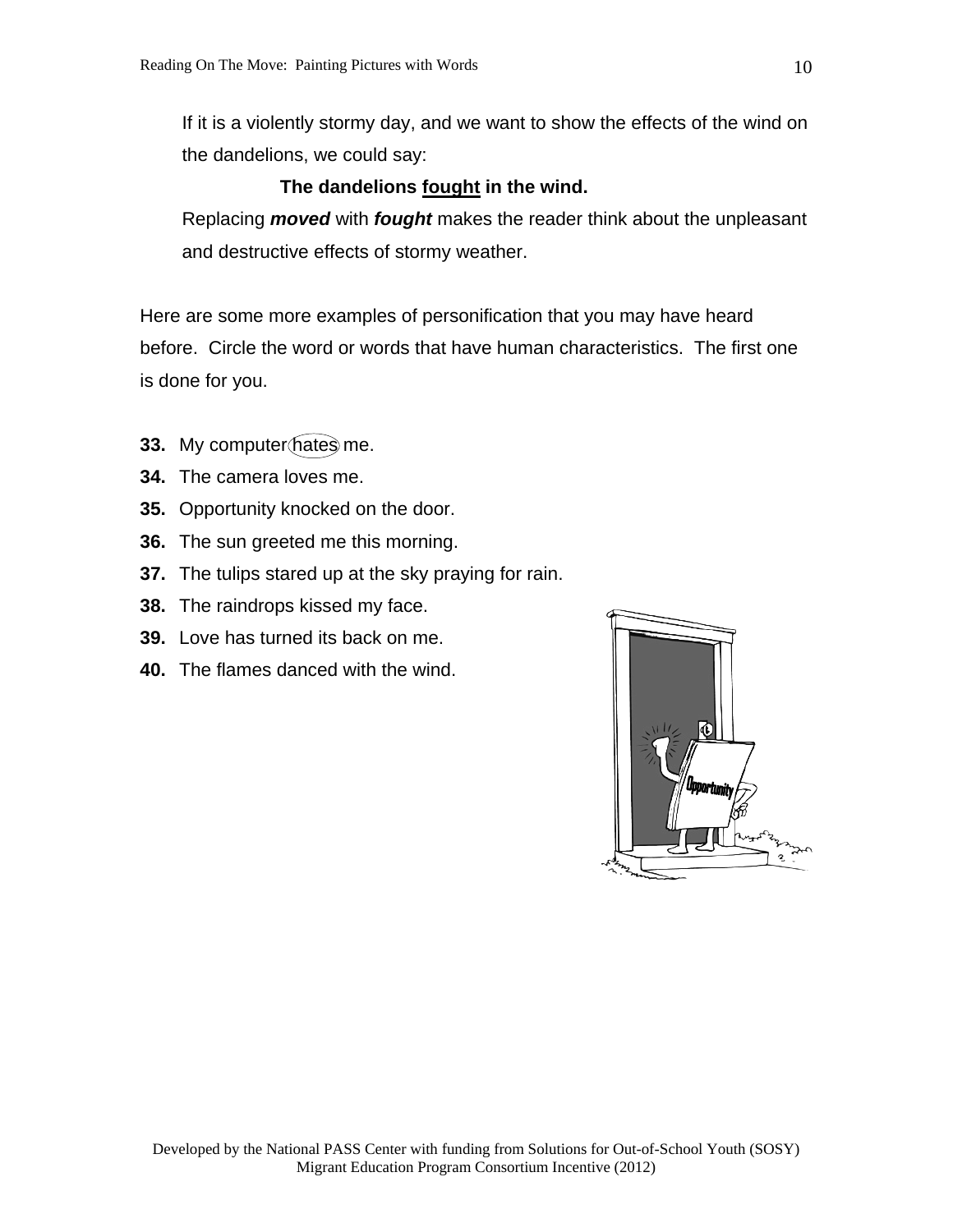*Symbols* stand for something else, whether it be a person, object, idea, situation, or action. For example, the flag is the symbol of our country. It stands for freedom.

#### **Some common symbols in literature are:**

*Flowers stand for beauty or womanhood. Doves stand for peace. Scull or bones stand for death.* 

Read the poem and answer the questions that follow.

My rose, Oh rose! Devoured by the slinking, Bottomless pit of a worm. His mouth is tickled With your sweet dew And my salty tears. We shall not weather The storm, sweet rose. For your crimson joy Has faded to black.

**41.** What do you think this poem is about? \_\_\_\_\_\_\_\_\_\_\_\_\_\_\_\_\_\_\_\_\_\_\_\_\_\_\_

Explain what you think each symbolizes:

\_\_\_\_\_\_\_\_\_\_\_\_\_\_\_\_\_\_\_\_\_\_\_\_\_\_\_\_\_\_\_\_\_\_\_\_\_\_\_\_\_\_\_\_\_\_\_\_\_\_\_\_\_\_\_\_\_\_

Developed by the National PASS Center with funding from Solutions for Out-of-School Youth (SOSY) Migrant Education Program Consortium Incentive (2012)